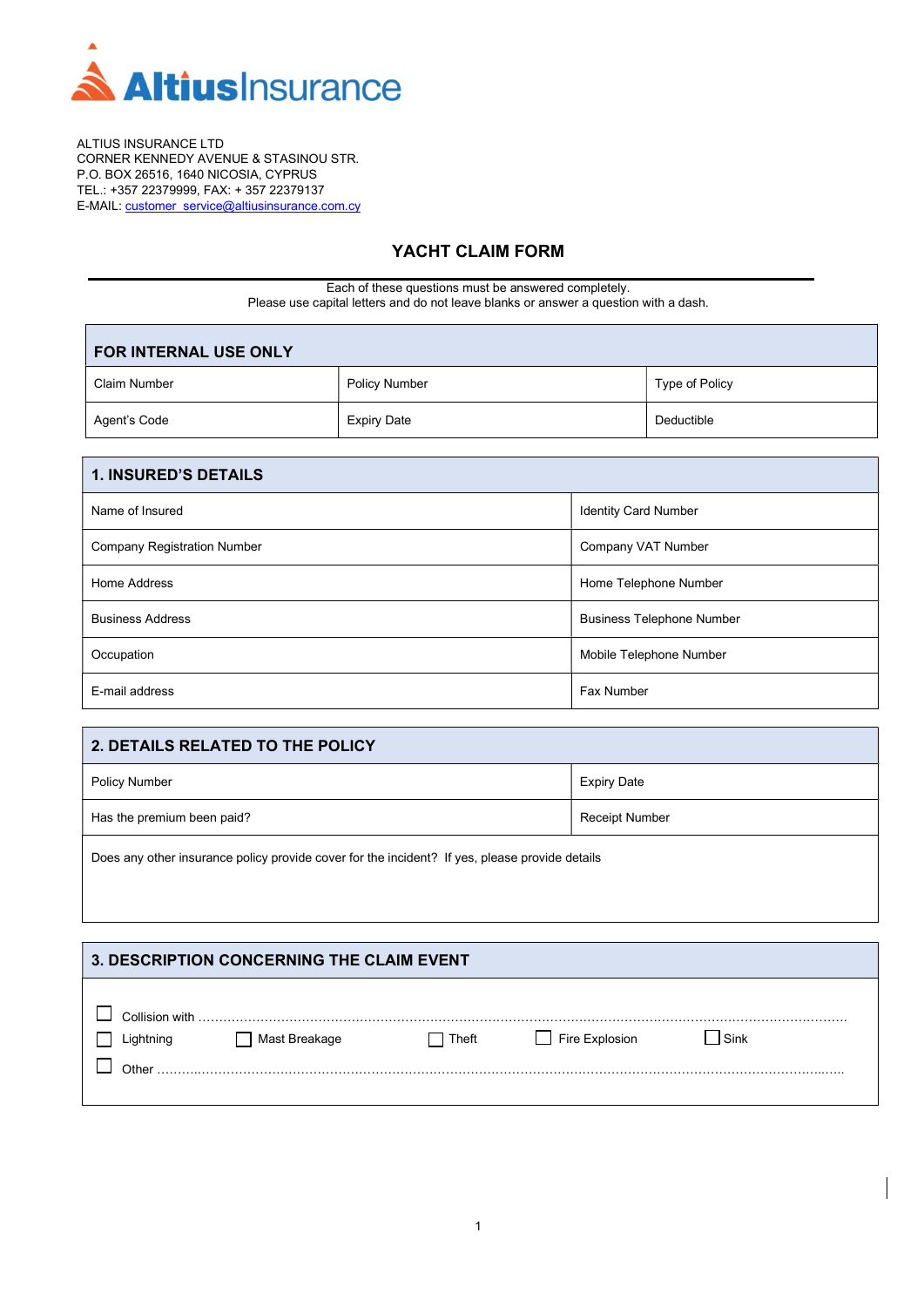

| Place of Damage<br>(Place/Country)                                                                                                                       |                            |          |                     |  |
|----------------------------------------------------------------------------------------------------------------------------------------------------------|----------------------------|----------|---------------------|--|
| Date and time of Accident:                                                                                                                               |                            | Weather: |                     |  |
| Wind force and Direction:                                                                                                                                |                            |          |                     |  |
| State of the Sea:                                                                                                                                        |                            |          |                     |  |
| Visibility:                                                                                                                                              |                            |          |                     |  |
| Skipper at the time of the claim event:                                                                                                                  |                            |          | License (Type/No.): |  |
| E-mail address                                                                                                                                           |                            |          | Telephone No.       |  |
| Was the vessel chartered at the time of the claim event?                                                                                                 |                            |          |                     |  |
| Yes, Bareboat-Charter                                                                                                                                    | Yes, Skipper-Charter<br>No |          |                     |  |
|                                                                                                                                                          |                            |          |                     |  |
| (Please include Estimate of Costs/Price List)                                                                                                            |                            |          |                     |  |
|                                                                                                                                                          |                            |          |                     |  |
| Was any other vessel involved in the accident?<br>If yes, please give type and name of the other vessel, and if possible, the license / characteristics. |                            |          |                     |  |
|                                                                                                                                                          |                            |          |                     |  |
|                                                                                                                                                          |                            |          |                     |  |
|                                                                                                                                                          |                            |          |                     |  |
|                                                                                                                                                          |                            |          |                     |  |
| Where is the other vessel insured? (Name of Insurance Company / Policy No.)                                                                              |                            |          |                     |  |
|                                                                                                                                                          |                            |          |                     |  |

# 4. INDEPENDENT EYEWITNESSES' DETAILS

| Give full name and telephone number of independent witnesses |           |  |  |  |
|--------------------------------------------------------------|-----------|--|--|--|
| Full Name                                                    | Telephone |  |  |  |
|                                                              |           |  |  |  |
|                                                              |           |  |  |  |
|                                                              |           |  |  |  |